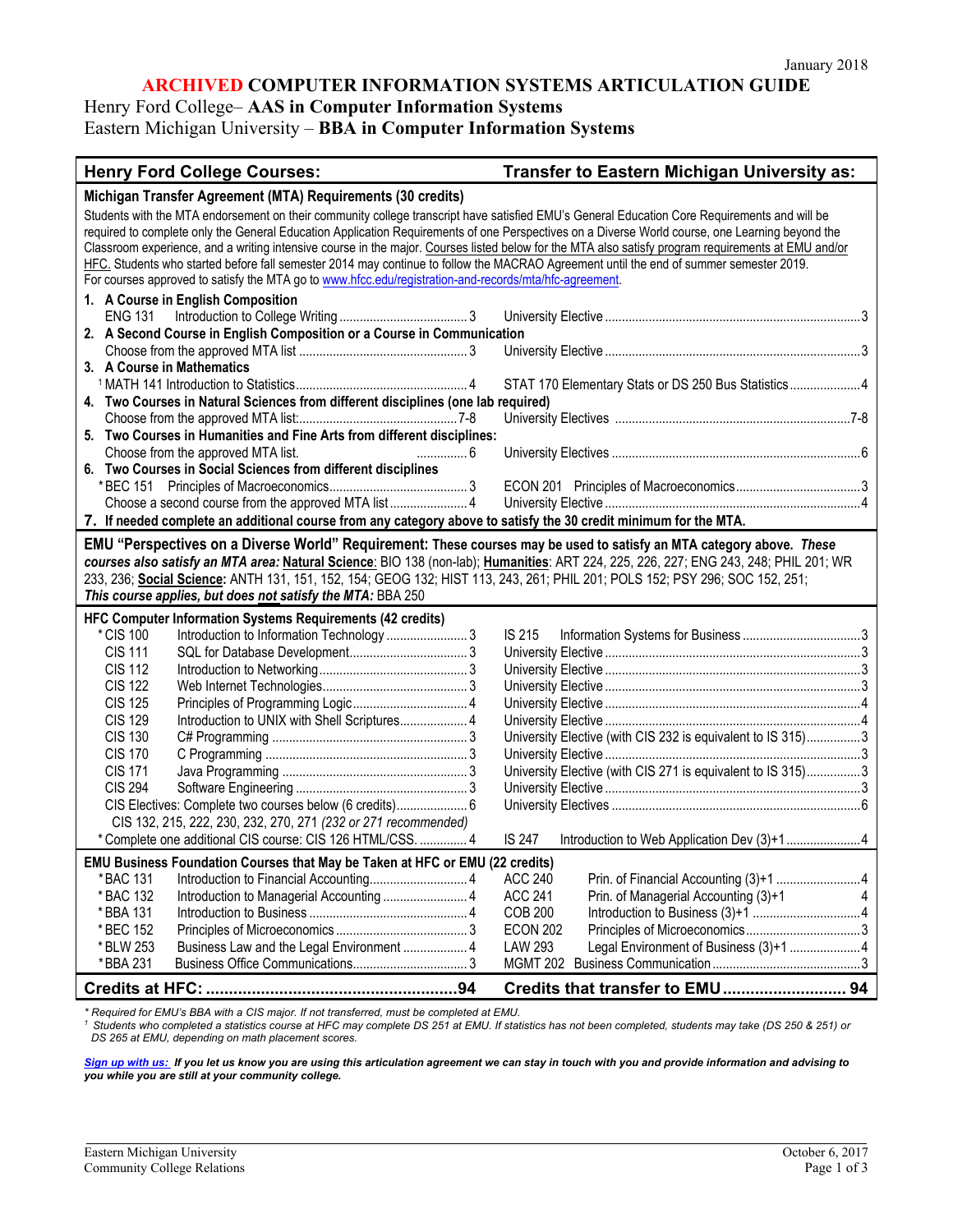## **ARCHIVED COMPUTER INFORMATION SYSTEMS ARTICULATION GUIDE**

Henry Ford College– **AAS in Computer Information Systems**

Eastern Michigan University – **BBA in Computer Information Systems**

| <b>Completion of EMU's BBA Program</b>                                                                                                                                                                                                                                                                                                                                                                                                                                                                                                                                                                                                                                                                                                                                                                                                                                                                                                                                                                                                                                          |                                                                                                                                                                                                                                                                                                                                                                                                                                                                                                                                                                                                                                                                                                                                                                                                                                                                                                                                                                                                                                                                                                                                                                                                              |
|---------------------------------------------------------------------------------------------------------------------------------------------------------------------------------------------------------------------------------------------------------------------------------------------------------------------------------------------------------------------------------------------------------------------------------------------------------------------------------------------------------------------------------------------------------------------------------------------------------------------------------------------------------------------------------------------------------------------------------------------------------------------------------------------------------------------------------------------------------------------------------------------------------------------------------------------------------------------------------------------------------------------------------------------------------------------------------|--------------------------------------------------------------------------------------------------------------------------------------------------------------------------------------------------------------------------------------------------------------------------------------------------------------------------------------------------------------------------------------------------------------------------------------------------------------------------------------------------------------------------------------------------------------------------------------------------------------------------------------------------------------------------------------------------------------------------------------------------------------------------------------------------------------------------------------------------------------------------------------------------------------------------------------------------------------------------------------------------------------------------------------------------------------------------------------------------------------------------------------------------------------------------------------------------------------|
| (42 credits)<br><b>Major Requirements</b><br><b>Business Core (18 credits)</b><br><sup>1</sup> DS 251<br>Business Stats for Decision Making or (DS 265)3<br>MGMT 386 Organizational Behavior & Theory  3<br><b>Discipline Requirements (24 credits)</b><br><b>IS 320</b><br>Business Data Comm & Info Security  3<br>IS 350<br>Enterprise Resource Planning & Architecture  3<br><b>IS 380</b><br><b>IS 417</b><br><b>IS 425</b><br>IS Project and Risk Management<br>IS 449W IS Strategy, Management & Acquisition3<br>IS 310 Social Media for Business (3)<br>IS 315 Object-Oriented Application Development (3)<br>IS 385 Data Warehousing (3)<br>IS 405 Web Content Mining (3)<br>IS 410 Data Mining (3)<br>IS 415 Business Mobile Application Development (3)<br>IS 422 Social Media Network Analysis (3)<br>IS 427 Business Process & Identity Management (3)<br>IS 437 Introduction to Business Info Tech Audit (3)<br>Students who do not transfer in IS 315 (JCIS 130 & 232) or<br>[CIS 171 & 271]) will have an additional restricted elective to<br>complete at EMU. | Sample Sequence for completing the program<br>Students following this agreement have the option of selecting<br>any of the following disciplines to complete the BBA:<br>accounting, accounting information systems, computer<br>information systems, economics, entrepreneurship, general<br>business, marketing, management, finance, or supply chain<br>management. The recommended course sequence for each<br>discipline can be obtained from the COB Advising Center.<br>http://www.emich.edu/cob/students/advisors/undergraduate.php<br>DS 265 or DS 251 must be completed in the first semester at EMU.<br><b>Fall Semester</b><br>(12 credits)<br><b>IS 350</b><br>Enterprise Resource Planning & Architecture  3<br><b>IS 380</b><br><b>Winter Semester</b><br>(15 credits)<br>Business Data Comm & Info Security 3<br><b>IS 320</b><br><b>IS 417</b><br>Systems Analysis & Design 3<br>IS Project and Risk Management  3<br>IS 425<br>MGMT 386 Organizational Behavior and Theory  3<br><b>Summer Semester</b><br>(3 credits)<br><b>FIN 350</b><br><b>Fall Semester</b><br>(12 credits)<br>IS 449W IS Strategy, Management & Acquisition  3<br>OM 374<br>Introduction to Operations Management  3 |
| <b>LBC Requirement</b><br>$(0-3$ credits)<br>Students must complete one "Learning Beyond the<br>Classroom" (LBC) experience or course offered by EMU.<br>Consult a College of Business advisor for options.<br>Minimum Credits at EMU:  42-45                                                                                                                                                                                                                                                                                                                                                                                                                                                                                                                                                                                                                                                                                                                                                                                                                                   |                                                                                                                                                                                                                                                                                                                                                                                                                                                                                                                                                                                                                                                                                                                                                                                                                                                                                                                                                                                                                                                                                                                                                                                                              |
| <sup>1</sup> Required Business foundation course. Must be completed before formal admission to the BBA program. Students who completed a statistics                                                                                                                                                                                                                                                                                                                                                                                                                                                                                                                                                                                                                                                                                                                                                                                                                                                                                                                             |                                                                                                                                                                                                                                                                                                                                                                                                                                                                                                                                                                                                                                                                                                                                                                                                                                                                                                                                                                                                                                                                                                                                                                                                              |

*course at HFC may complete DS 251 at EMU. If statistics has not been transferred, students may take (STAT 170 or DS 250) and DS 251 or DS 265, depending on math placement scores. See page 3 for admission requirements.*

*\* The minimum credits required to graduate is 124 but the total will vary depending on the business discipline completed at EMU and the program completed at HFC. If enough credits are not transferred, additional credits will need to be completed at EMU to satisfy the minimum required for graduation.*